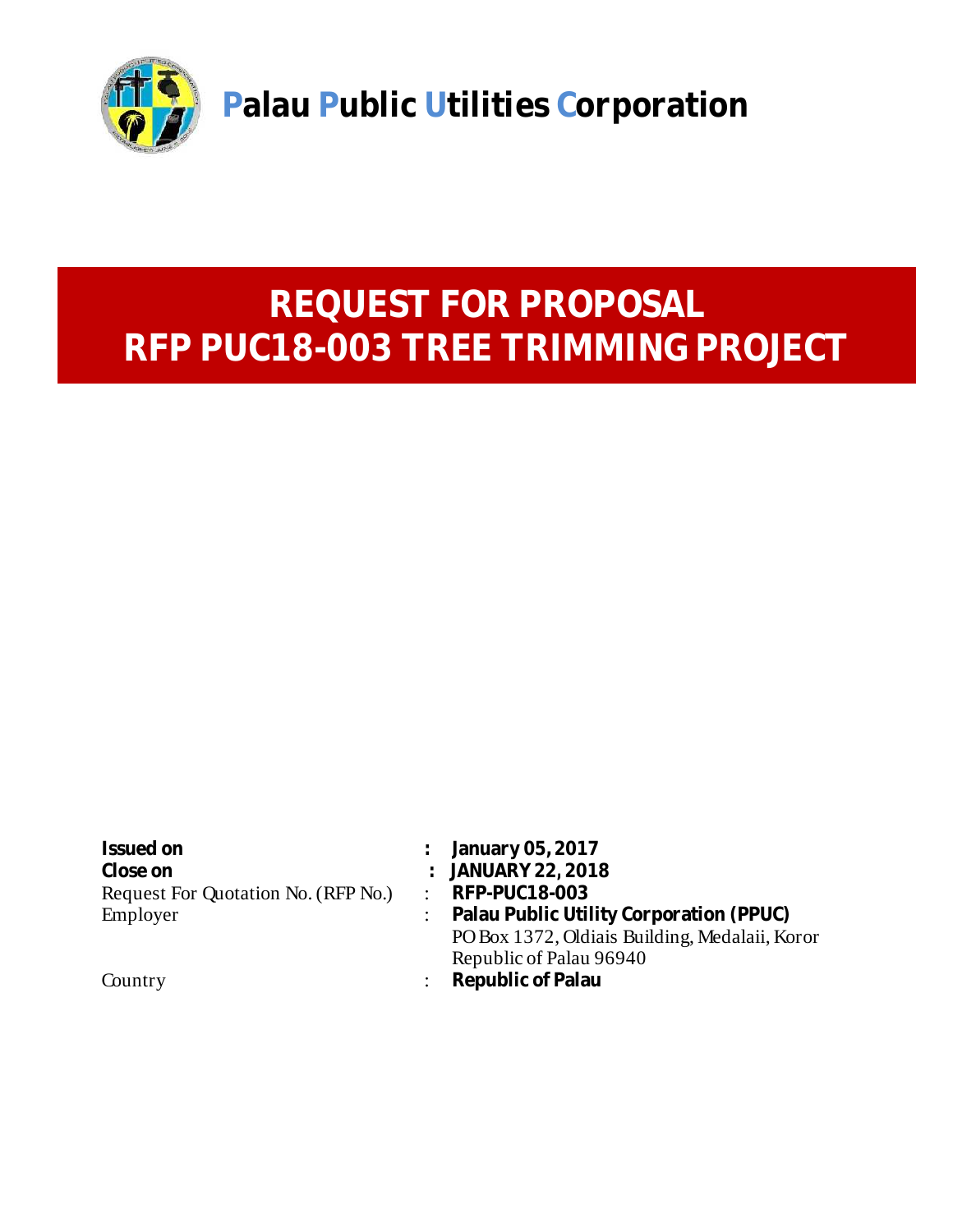## **Table of** Contents

| 1.                                             | <b>PREFACE</b>                          | $\mathbf{1}$                 |  |  |
|------------------------------------------------|-----------------------------------------|------------------------------|--|--|
| 2.                                             | <b>BACKGROUND</b>                       | 1                            |  |  |
|                                                | <b>SCOPE OF WORK</b>                    | $\mathbf{1}$                 |  |  |
| 3.                                             | PPUC ADVICE AND ASSISTANCE              | 3                            |  |  |
| 4.                                             | <b>CONTRACTOR REQUIREMENTS</b>          | 3                            |  |  |
| А.                                             | Safe Working Procedures                 | Error! Bookmark not defined. |  |  |
| 5.                                             | <b>OBTAINING RFP</b>                    | 3                            |  |  |
| 6.                                             | PROPOSAL REQUIREMENTS                   | 3                            |  |  |
| 7.                                             | <b>SUBMISSION OF PROPOSALS</b>          | 3                            |  |  |
| 8.                                             | PAYMENT TERMS                           | 3                            |  |  |
| 9.                                             | <b>EVALUATION AND SELECTION PROCESS</b> | 4                            |  |  |
| 10.                                            | <b>GENERAL CONDITIONS</b>               | 4                            |  |  |
| 11.                                            | <b>CONTRACT CLAUSES</b>                 | 5                            |  |  |
| 12.                                            | <b>CONTACT DETAILS</b>                  | 5                            |  |  |
|                                                | <b>APPENDIX 1- BID FORM</b>             | $\overline{7}$               |  |  |
| Appendix 2: Schedules of Rates and Prices<br>7 |                                         |                              |  |  |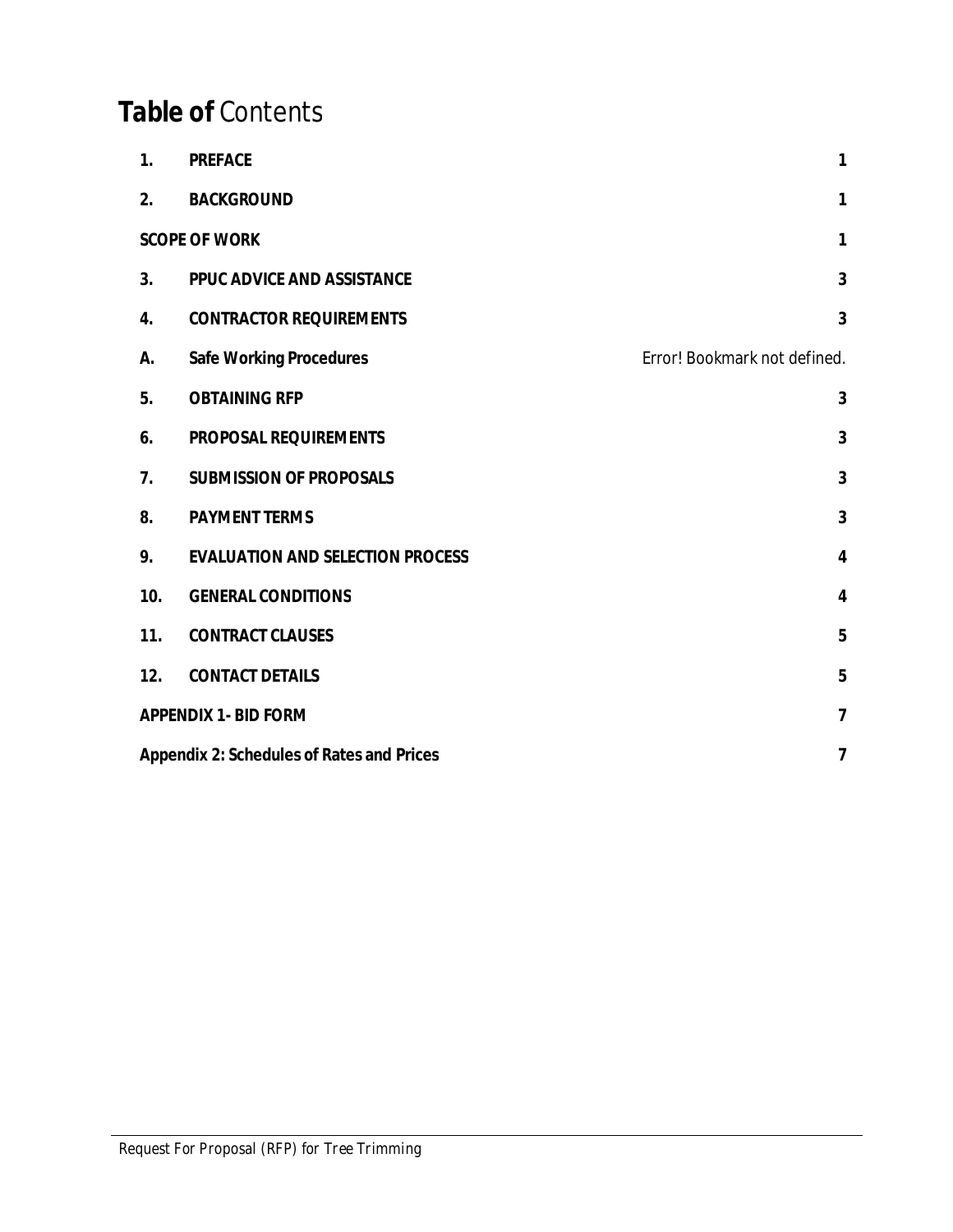#### **1. PREFACE**

This Request For Proposals (RFP) for the Tree Trimming has been prepared by Palau Public Utilities Corporation - Electric Power Operations (PPUC-EPO). PPUC-EPO wishes to receive Proposals from all interested firms eligible and with the capability to supply the services in the Republic of Palau.

## **2. BACKGROUND**

This Tree Trimming will increase and boost up the amount of trimming works in Babeldaob on transmission and distribution line as well as Airai, Koror and outlying states. This will cover each state of Babeldaob from East and West Cost. This will also reduce number of unscheduled power outages caused by a tree which is part of our main goal this year. Therefore, a provided scope of works will give you a picture of a project plan we are requesting for.

The Palau Public Utilities Corporation PPUC) provides power,water and sewerage services to Koror and other areas in the Republic of Palau. The Republic of Palau comprises of 350 tropical islands and islets located in the western most part of Micronesia about 600 miles (960 kilometer s) East of Mindanao, Philippines and some 800 miles (1,280 kilometer s) southwest of Guam. Palau lies between 8°10'N/ 3°N Latitude and 132°45'/ 134°25'E

Longitude. The main group of Palau Islands is dominated by the 150 square mile (390 square kilometers) island of Babeldaob—Palau's largest land mass. PPUCwas created in 1994, the same year Palau gained independence as a sovereign nation. Since then, PPUChas been operating the national electric utility and the distribution facilities, which now cover s about 47 linear miles of 34.5KVtransmission and 114 linear miles of 13.8KVdistribution lines. Palau has a current real capacity ofslightly over 28MW with power plants located at Malakal, Aimeliik, Peleliu, Angaur and Kayangel. Malakal and Aimeliik provide power to the central grid supplying Koror, and Babeldaob. PPUChas grown from 1,500 connections while under national government management into a public utility serving over 6,800 customers comprised of 77% residential, 14% commercial, and 9% others. Last fiscal year's compiled data showed a total combined generation of 85,829,052 KWHwith the highest combined peak load recorded at 12,500 KW.

#### **SCOPE OF WORK**

Contractor shall perform the following works for PPUC throughout the term of this contract by the PPUCPDD Manager for the Tree Trimming in whole Babeldaob including Airai, Koror and outlying states:

- A. Within and surrounding the PPUC Power Poles as designated by the PDD Manager; and
- B. The Vegetation clearance on transmission and distribution zone within a 25 to 50 to 100 feet of either direction of the center line; and
- C. All areas up to 100 feet of identified PPUC power system including transformers, electric poles, substations and electrical hardware.
	- 1 Trim, cut and clean areas of transformers, and electric poles.
	- 2 Clear underbrush, trailing plants, dead leaves, roots and branches in the designated sites.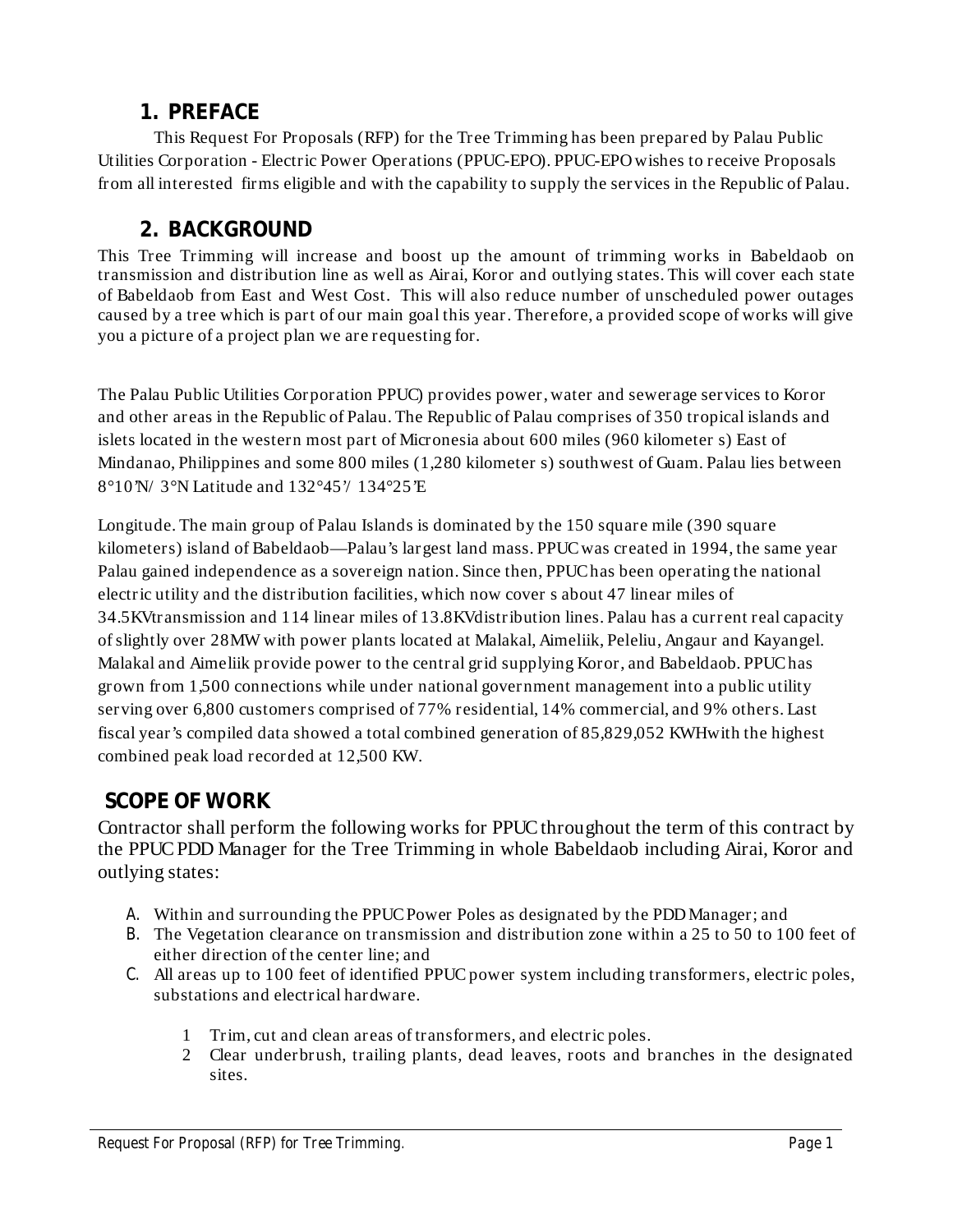- 3 Remove all vegetation, limbs or branches above the ground up to a height of 60 feet, extending on either side of the centerline of the transmission/ distribution system, transformer, guy-wire and electric poles.
- All works shall conform to PPUCsafety rules and regulations. D.
	- 1 PPUC provides all necessary Personal Protective Equipment (PPE's), tools and equipment as well as transportation to the designate work areas.
- Laborer shall be minimum of 20 workers. E.
- F. Terms Of Contract: February 1, 2018 to December 31, 2018
- 1. PPUC Responsibility:
	- PPUC will provides Transportation from PDD Main Office to site and back.
	- PPUC will pay contractor at \$3.50 per hour per person. Contractor shall be paid on a two weeks basis with payment terms of Net10 upon receiving the invoice with attach timesheets of workers. Contractor shall submit an invoice and timesheets to PDD Manager for certification of completion of a specified percentage of the total works on two (2) weeks basis, post-service completion. PPUCshall not be liable to Contractor for substandard works or invoices rejected by the PDD Manager.
- 2. Contractor's Responsibility:
	- Contractor will be responsible for Transportation of its workers from workers accommodation to PDD Main Office and back.
	- Working hours is 8:30am to 5:30pm at site and sometimes overtime.
	- If an equipment or tool were recklessly damage, contractor will be reliable for replacement or pay for.
	- Contractor must submit invoice and attach timesheets with initials of its workers;
	- Contractor shall be responsible for timely payment to the laborers' and other related costs, including wages, taxes, and social security contributions and monitoring laborers'work performances related to this contract.
	- Contractor shall indemnify, defend, and hold harmless PPUC and its officers, directors, employees, and agents from and against any and all claims, suits and liability in connection with Contractor's performance of its duties under this agreement, except to the extent that any such claim, suit, or liability results from the negligent or intentional acts or omissions to act of PPUC or its officers, directors, employees, or agents.
	- Contractor shall be responsible for the Health and Safety of its workers.
	- Contractor must submit lists of all crew/workers for PPUC Approval;
	- Contractor shall be liable and accountable if its workers found to be neglecting their duties and responsibilities during this period and this can be a ground to termination of contract.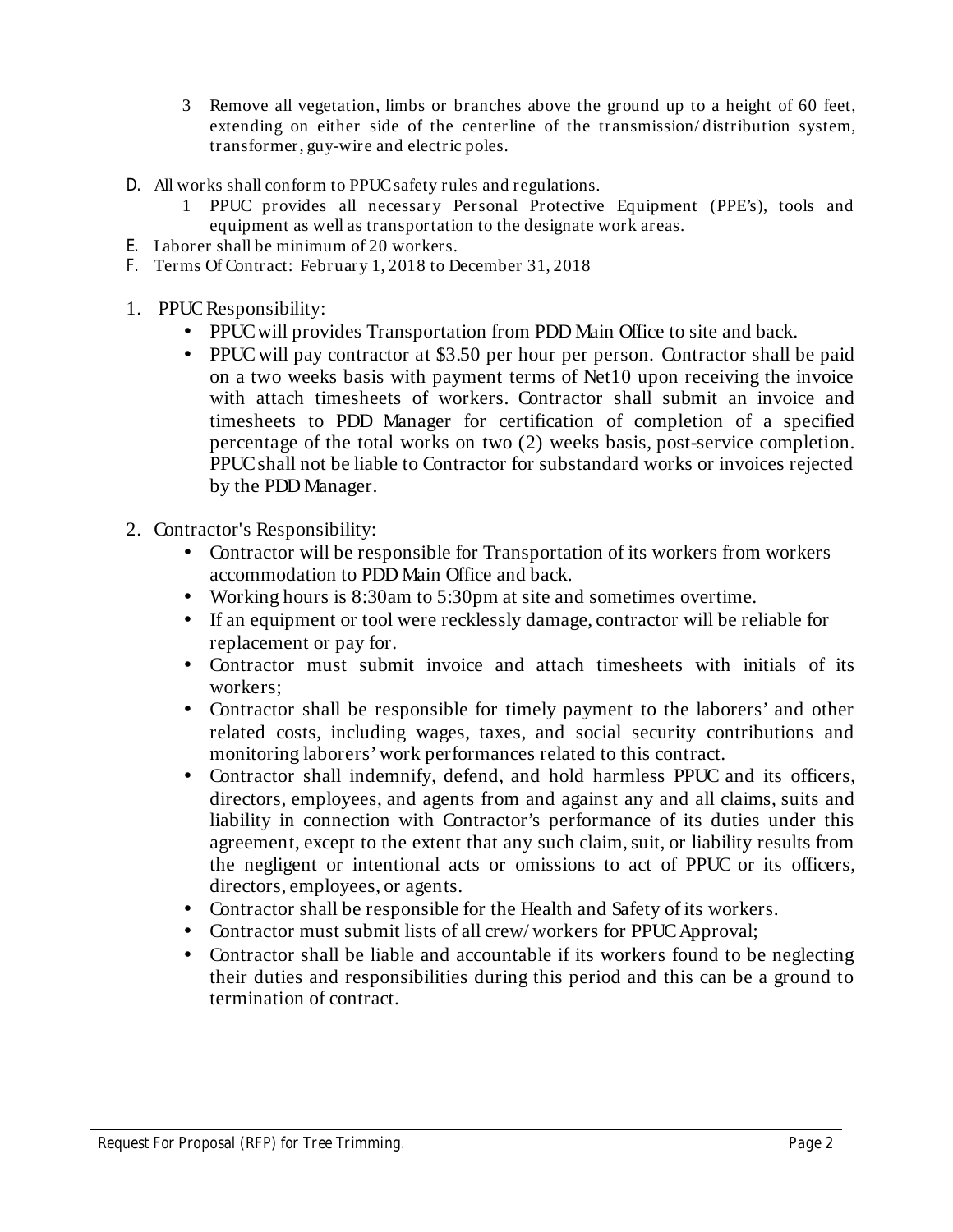## **3. PPUC ADVICE AND ASSISTANCE**

PPUC will provide Transportation for Workers from PDD Main Office in Malakal, Koror to jobsite and back.

#### **4. CONTRACTOR REQUIREMENTS**

Refer to Item No. 2, of Scope of Work.

#### **5. OBTAINING RFP**

Electronic copies of the RFP may be obtained by emailing the nominated Contact Officer below, or from the PPUC website www.ppuc.com. All prospective bidders are requested to provide their contact details (company name and website, contact person, email and telephone number) to ensure they receive any updates to the RFP.

PPUC will also issue hard copies of the RFP on request at Palau Public Utilities Corporation (PPUC), Oldiais Building, Medalaii, Koror PO Box 1372, Republic of Palau 96940.

**Contact Officer:**

The contact officer for this RFPis:

*Chief Procurement Officer* **Mr .SOFRONIO B. MAHOR** PPUC. Oldiais Building, Medalaii, Koror PO Box 1372, Republic of Palau 96940 Telephone No.: 680-488-3870/ 3872 E-mail Address: ponz@ppuc.com

## **6. PROPOSAL REQUIREMENTS**

The Proposer shall submit a written proposal which includes:

- 1. ATitle Page identifying the RFP No. and the Works to be provided;
- 2. Summary of experience for the last three years.
- 3. Key Personnel or Contact Personnel;
- 4. Proposed time to start after notification of award
- 5. Fixed Lump Sum Price for works;
- 6. Other Proposal features which will contribute to the value of the offer.

#### **7. SUBMISSION OF PROPOSALS**

Interested Contractors may submit their sealed Proposal hardcopy to PPUC- Main Office, 2nd Floor, Oldiais Building, Medalaii, Koror, Palau 96940, or by email to the nominated Contact Officer. For inquiries regarding submission of quotations, please contact Mr.Mahor as noted above.

#### **8. PAYMENT TERMS**

- A. Payment terms shall be determined as follows:
	- **a.** After evaluation per proposal

*Request For Proposal (RFP) for Tree Trimming. Page 3*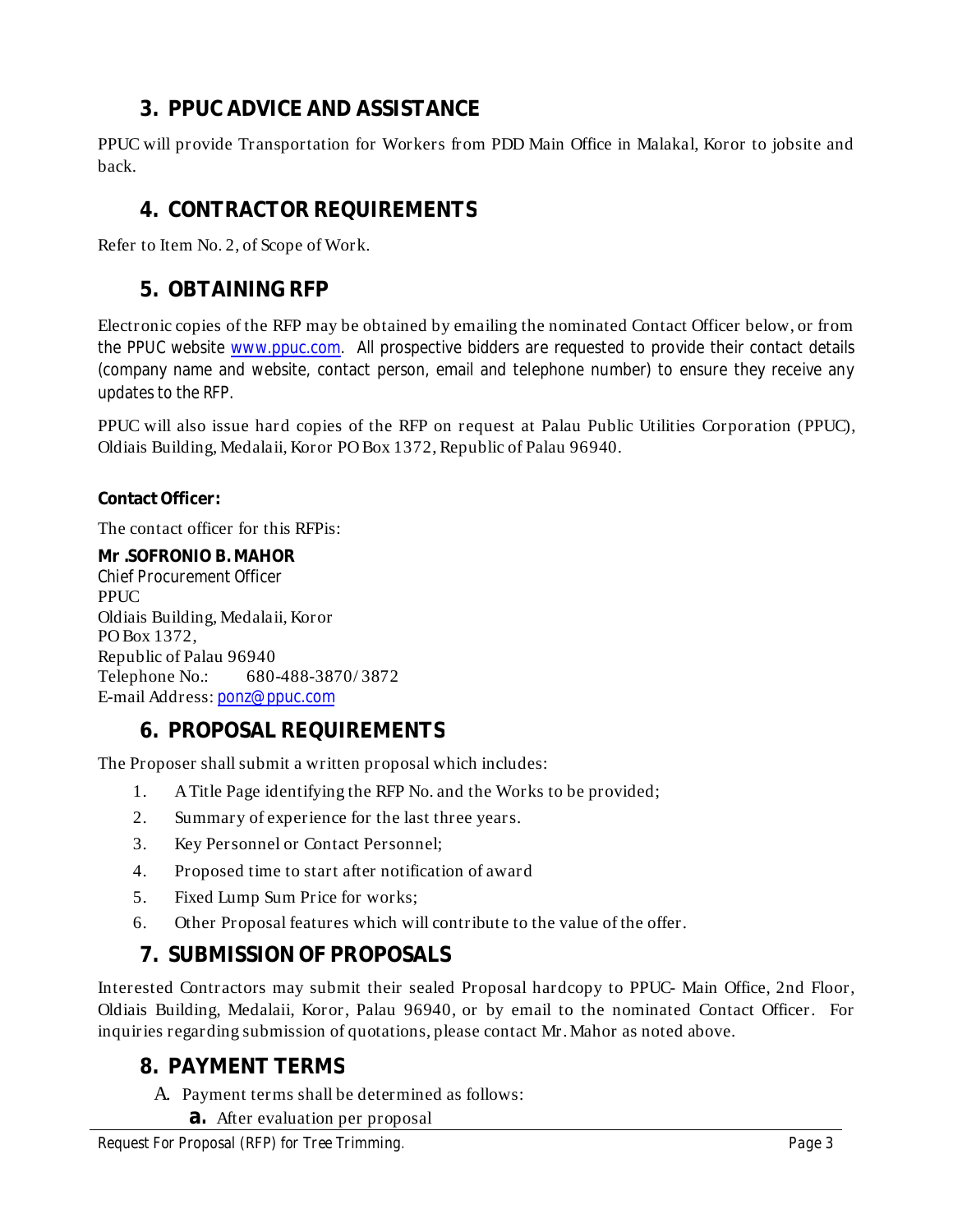- **b.** After negotiations with the winning offeror.
- **c.** All payments shall be made after receipt of original invoice from contractor for each work phase, certified by a duly authorized PPUCrepresentative

## **9. EVALUATION AND SELECTION PROCESS**

All proposals received shall be evaluated by a specially convened committee. The following criteria (NOT Necessarily in Order) will be used to evaluate proposals:

- 1. Proposed Project Time-Frame
- 2. Proposed Project Cost
- 3. Proposal compliance with all RFP requirements as stated in this document.

### **10. GENERAL CONDITIONS**

- A. Suppliers are required to submit their proposals based upon the conditions expressed in these instructions
- i. Assignment of Contract: The contract shall not be assigned to any party without prior written consent from PPUC.
- ii. RFP Modification: This RFP does not commit PPUC to award a contract, to pay any costs incurred in the preparation of the proposal under this request, or to procure or contract for services. PPUCalso reserves the right to accept or reject any or all proposals received under this request, to negotiate with qualified Bidder, or to cancel in whole or in part this RFP, if it is in the best interest of PPUCto do so. Prospective Bidder under this RFP may be required to participate in negotiations and to submit any price, or technical revisions to their proposals as may result from the negotiation process.
- *iii.* Transfer of property: All proposals shall become PPUC property.
- *iv.* Conformity: The PPUC procurement regulations shall apply to all proposals and winning contractor shall be bound by them.
- *v. Submission of the Proposal:*
	- **1.** Acover page with a table of contents
	- **2.** An executive summary page that summarizes the corporate history, contractor's ability to satisfy the requirements of this RFP, project cost and a synopsis of salient details required in this RFP.
	- **3.** The proposals shall be sealed in a package and should include:
		- **a.** The Contractors information (i.e., Name, Address, and Contact) on the outside package
		- b. The RFP# on the outside of the package that should be submitted NO LATER THAN 4:00 PM of CLOSINGDATE-Palau Time.

[Note: The RFP # should be in big fonts.]

- c. The sealed package should include the One (1) original plus Six (6) copiesand One (1) USBSoft Copy of the proposal.
- vi. Inquiries: Any inquiries, requests, clarification, or additional information pertaining to this RFP shall be made in writing, by email or fax through the contacts provided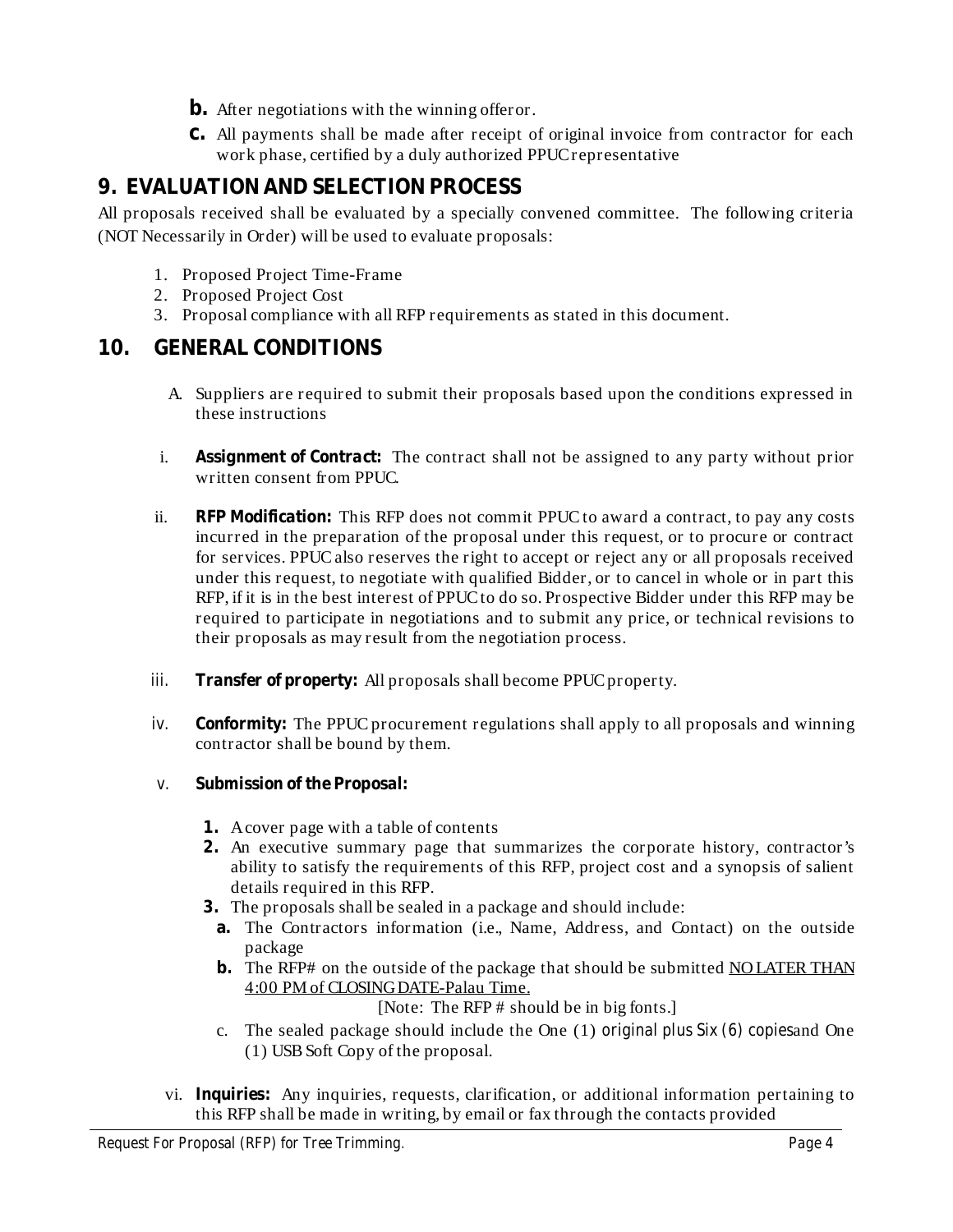## **11. CONTRACT CLAUSES**

**A.** All contracts shall, at a minimum, contain the following clauses:

| 1. Governing Regulations                          | 13. Commencement of Work |
|---------------------------------------------------|--------------------------|
| 2. Penalties for Violation of Regulations         | 14. Liquidated Damages   |
| <b>Contract Disputes</b><br>3.                    | 15. Schedule             |
| Gratuities<br>4.                                  | 16. Clear Title          |
| 5. Kickbacks                                      | 17. Taxes                |
| 6. Representation of Contractor                   | 18. Force Majeure        |
| Concerning Contingent Fees                        |                          |
| Changes<br>7.                                     | 19. Relationship         |
| Stop Work Order<br>8.                             | 20. Entire Agreement     |
| 9. Termination for Defaults or Convenience        | 21. Assignment           |
| 10. Approvals, Certificates, Permits and Licenses | 22. Subcontract          |
| 11. Laws and Regulations                          | 23. Contracting Officer  |
| 12. PPUC's right to inspect                       |                          |

## **12. CONTACT DETAILS**

**Sofronio "Pons" Mahor** Chief Procurement Officer PPUCProcurement Division Tel: (680) 488-3870 Fax: (680) 488-4499 Email: ponz@ppuc.com

Hilton Hideos PDDManager PPUC Power Distribution Division Tel: (680) 488-2413 Email: hilton@ppuc.com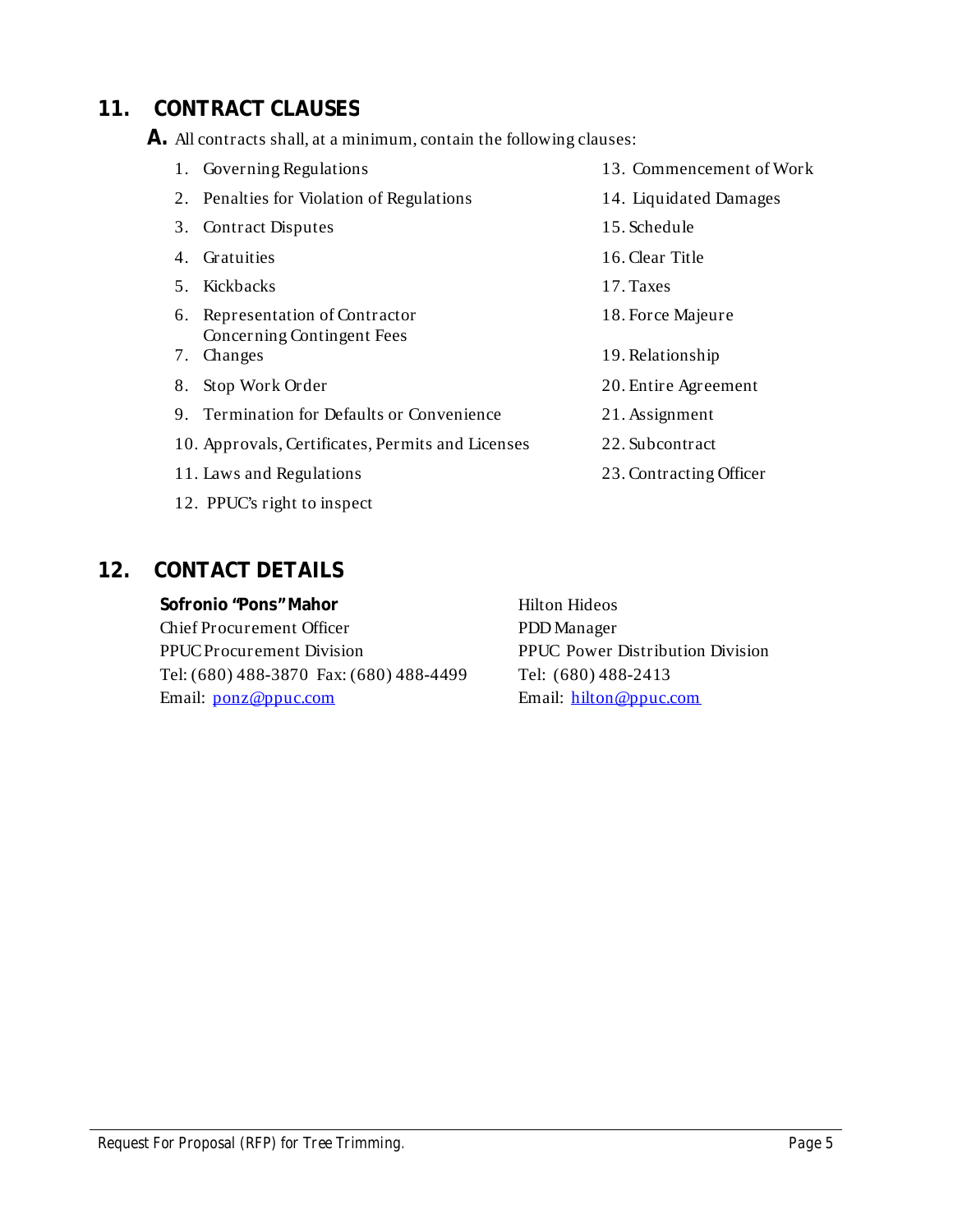#### **APPENDIX 1- BID FORM**

## **Letter of Quotation**

Date:  $\frac{\frac{1}{2} \left| \frac{1}{2} \right| \left| \frac{1}{2} \right|}{\frac{1}{2} \left| \frac{1}{2} \right| \left| \frac{1}{2} \right| \left| \frac{1}{2} \right| \left| \frac{1}{2} \right| \left| \frac{1}{2} \right| \left| \frac{1}{2} \right| \left| \frac{1}{2} \right| \left| \frac{1}{2} \right| \left| \frac{1}{2} \right| \left| \frac{1}{2} \right| \left| \frac{1}{2} \right| \left| \frac{1}{2} \right| \left| \frac{1}{2} \right| \left$ 

RFQ No.: RFP-PUC18-003

**Tree Trimming Project.**

**The Chief Executive Officer / General Manager** To: **Palau Public Utilities Corporation**

We, the undersigned, declare that:

- (a) We have examined and have no reservations to the RFP, including Addenda issued in accordance (if any);
- *[amount of local currency in words], [amount in figures]* (b) The price of our Bid, excluding any discounts offered in item (d) below is the sum of:
- (c) Our bid shall be valid for a period of  $\dots$  days from the date fixed for the bid submission deadline in accordance with the RFP, and it shall remain binding upon us and may be accepted at any time before the expiration of that period;
- (d) We understand that this bid, together with your written acceptance thereof included in your notification of award, shall constitute a binding contract between us, until a formal contract is prepared and executed;
- (e) We understand that you are not bound to accept the lowest evaluated bid or any other bid that you may receive; and
- (f) We accept full responsibility for the health and safety of persons employed by us in completing the works under this Quotation.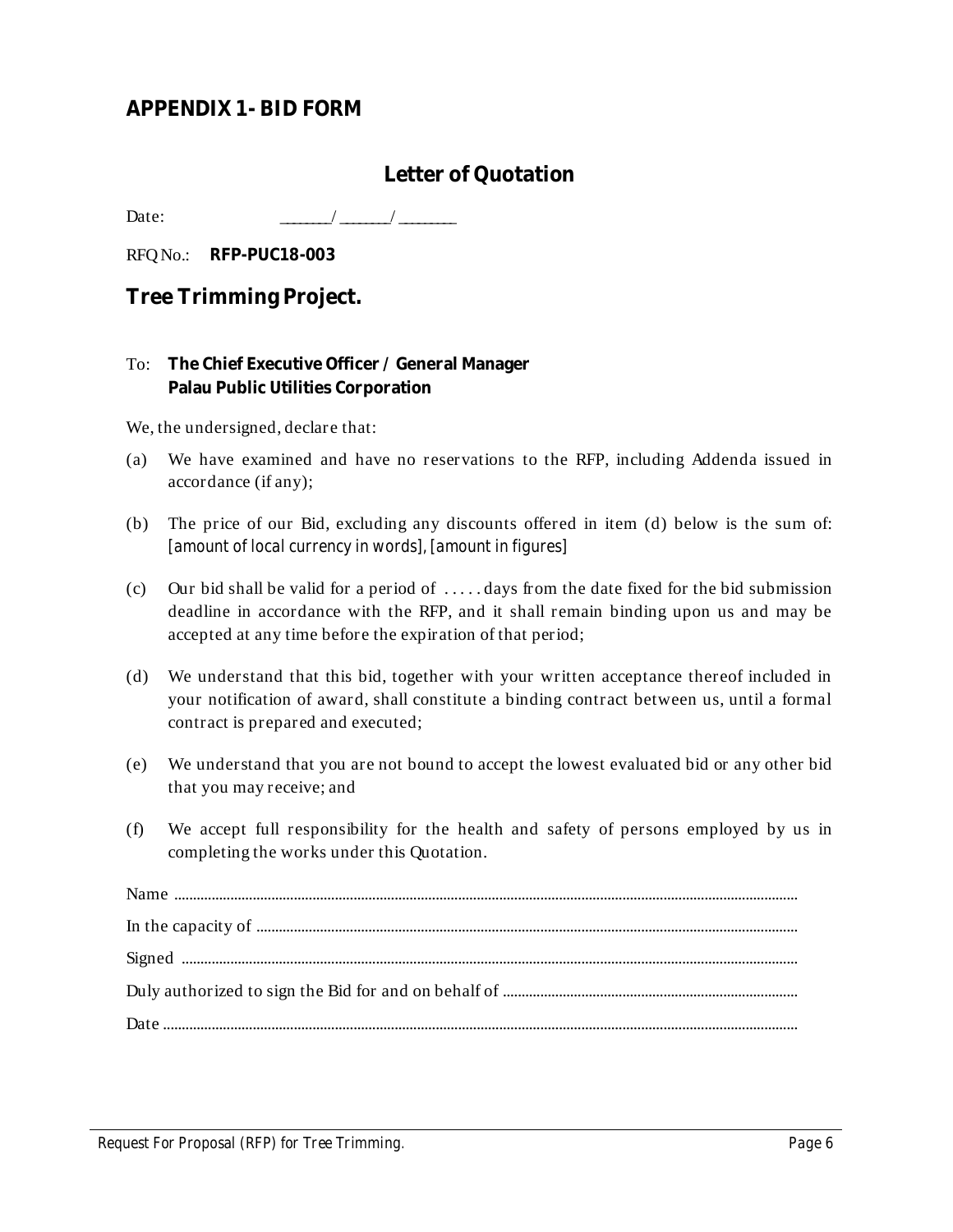## **Appendix 2: Schedules of Rates and Prices**

## **Price Schedules**

#### **General**

- 1. The Request for Proposal will be a Lump Sum Quotation for completion of all specified works.
- 2. The Schedules generally describe the works to be performed. Bidders shall be deemed to have read the RFP and visited the sites to ascertain the full scope of the requirements prior to filling in the price. The entered price shall be deemed to cover the full scope as aforesaid, including overheads and profit.
- 3. If bidders are unclear or uncertain as to any item, they shall seek clarification in writing prior to submitting their bid.

#### **Pricing**

- 4. Prices shall be entered in indelible ink, and any alterations necessary due to errors, etc., shall be initialled by the Bidder.
- 5. Bid prices shall be quoted in United States Dollars, in the manner indicated in the Bid Form of the RFP. For each item, bidders shall complete each appropriate column in the respective Schedules, giving the price breakdown as indicated in the Schedules.
- 6. Payments will be made to the Contractor in United States Dollars.
- 7. When requested by the Employer for the purposes of making payments or partial payments, valuing variations or evaluating claims, or for such other purposes as the Employer may reasonably require, the Contractor shall provide the Employer with a breakdown of any composite or lump sum items included in the Schedules.